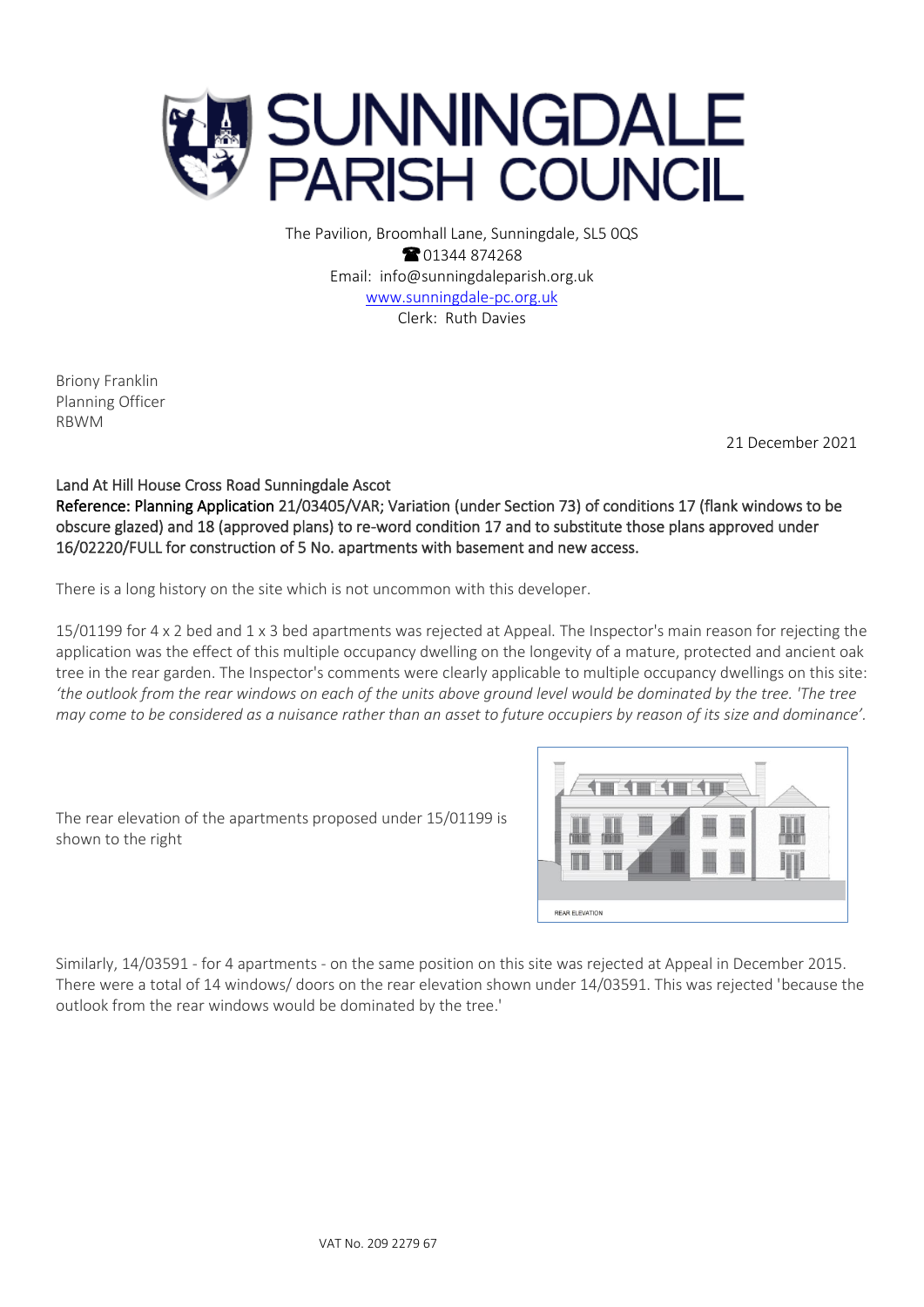The rear elevation of extant permission, 16/02220 (overlooking the oak tree) is shown to the right



Shown below is an extract from the arboricultural report accompanying 16/0220 which clearly shows the close proximity of the specimen oak tree to the rear of the proposed apartment block.



16/02220 Position of ancient oak tree

This would appear to differ from the schematic drawing accompanying the application where the oak tree appears to be positioned further away from the proposed rear elevation of the building.



21/03405 Position of ancient oak tree - schematic accompanying application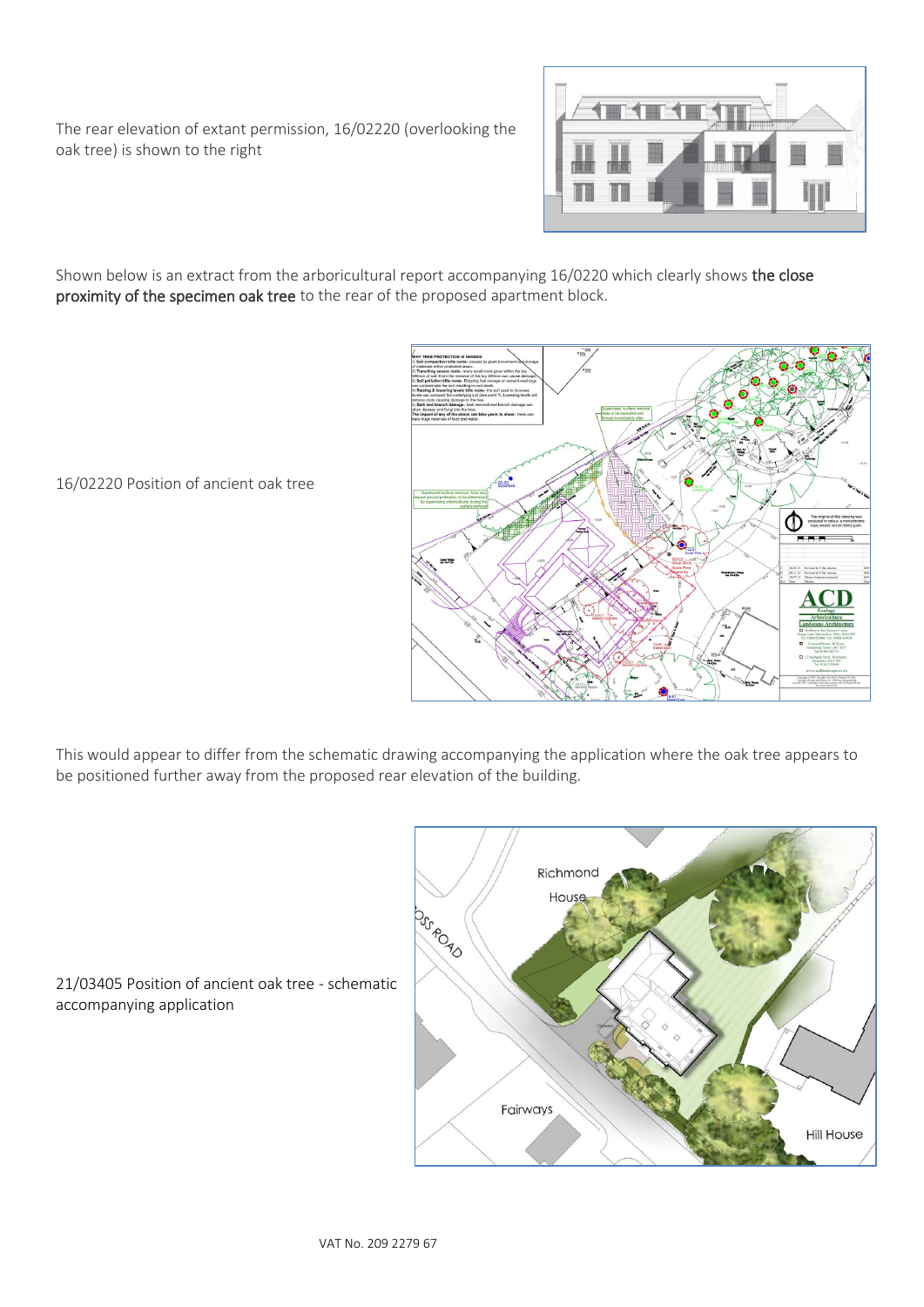Hence, it is very apparent that the developer has been forced by multiple failed Appeals to limit the development of apartments on this Northwest corner of the site to avoid pressure on the oak tree.

The Inspector had been very clear about the threat to this oak tree: *'I am concerned about possible threats to the Oak tree's continued good health and longevity, arising from pressure to fell or prune from future occupiers. Such pressures are likely to occur because of the relationship of the tree on a bank above the ground level of the apartments, and as a result of real householder concerns relating to restriction of light, dominance, and perceived danger from falling limbs'.* 

As can be seen in the proposed rear elevation below under 21/03405 the developer has now added three new windows on this Northwest corner. This directly contradicts the recommendations of the Inspector.



21/03405 Proposed scheme - rear elevation

The Parish Council were unable to find reference in this 21/03405 variation to the comments of the Inspector for the failed 14/03591 or the failed 15/01199 Appeals. Neither could the Parish Council see any reference to the specimen oak tree.

## The number of windows at the rear of the building now exceeds any of the previous applications.

There is also a significant increase in bulk on the rear elevation as a result of the infilling of the roof. The dormer windows have been increased in width, an additional window added in the roof and (as mentioned above) three new windows added to the section of the building that was previously 'annexed' from the main building but now has been absorbed into the overall mass.

## Extended Roof

The consented and proposed front elevation has changed significantly. The consented roof has now been infilled and a further 4 new windows (not 2 new dormers as stated in the covering letter) have been added to the roof. This gives the impression of a third habitable storey- which is exactly what has now been created in the redesigned roof space.

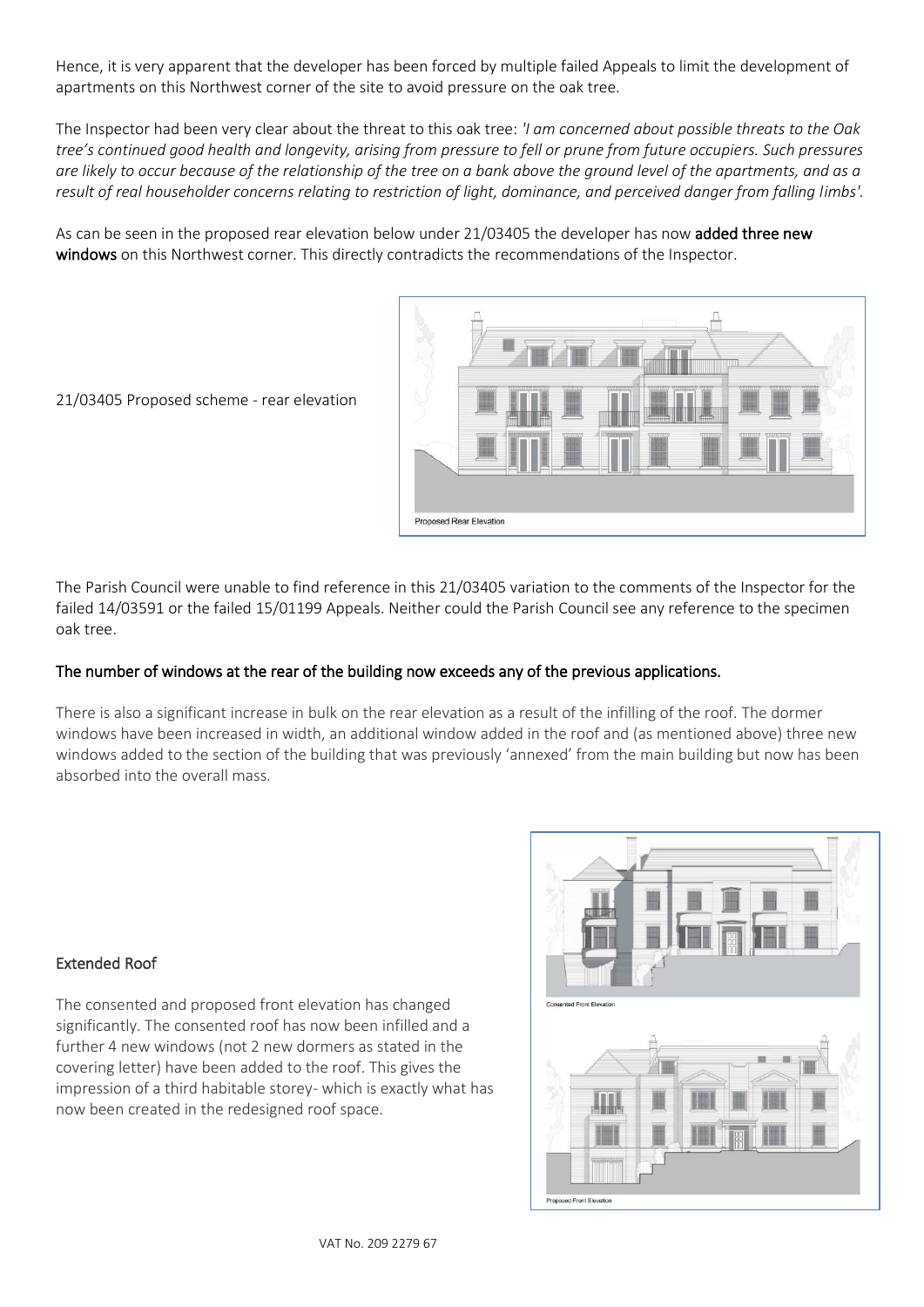

### Right Flank

On the right flank elevation, the front has been extended forward on the first floor and the roof increased in height at the rear.

#### Street Scene

The effect on the street scene of the new variation is very marked and obvious.

In the consented scheme there are two distinct roofs outlined separating the two buildings along the roof line. The two buildings are also treated entirely differently, only one being brick thus breaking up the impression of bulk.





scheme is now one homogenous whole all in brick.

By contrast, the proposed

Proposed Street Scene Elevation